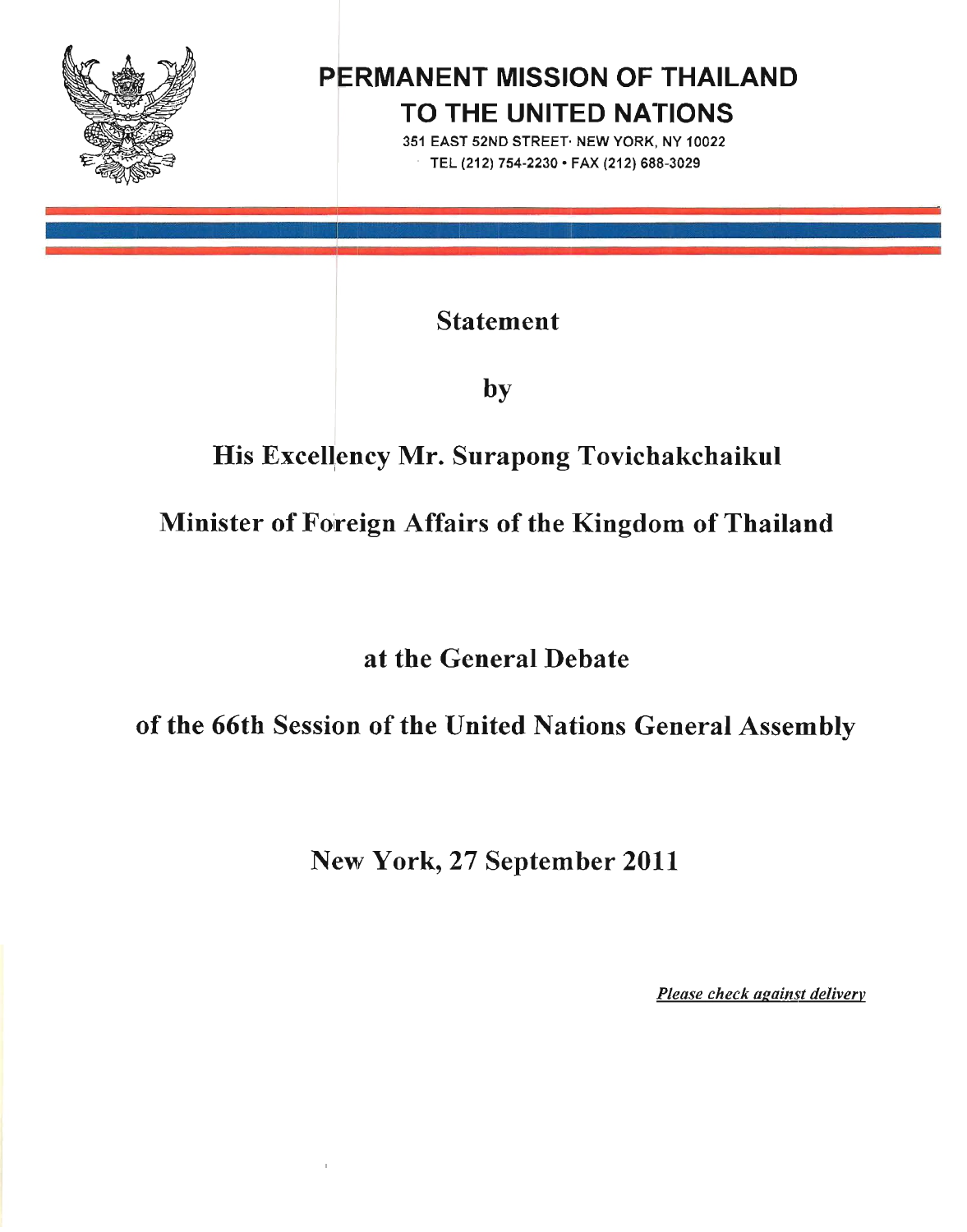#### **Mr. President,**

Allow me to extend to you, on behalf of the delegation of the Kingdom of Thailand, our warmest congratulations on your election as President of the 66<sup>th</sup> Session of the United Nations General Assembly. It is a personal honour for me to speak for the first time before this gathering of the world's nations. Please be assured of my delegation's full support and cooperation in the conduct of this august body's work.

## **Mr. President,**

The year 2011 was a monumental one in modern-day history. The world witnessed unprecedented transitions due to various popular uprisings. The call for reforms in the Middle East and North Africa has produced far-reaching impacts and implications on our global order at all levels. The so-called *Arab Spring* underscores the significance of people's legitimate aspirations and the need to adequately respond to them. In this age of globalization, it is hardly possible to restrict the dissemination of information, ideas and values. This fact has resulted in people's increasing awareness of their legitimate rights. It has also resulted in their rising aspirations to demand that such rights be guaranteed by their governments. This phenomenon is a challenge for every government. It requires national and international systems that are both inclusive and democratic. This would ensure that all voices are heard, real grievances and concerns are addressed, and legitimate aspirations are respected and fulfilled.

As far as Thailand is concerned, after experiencing some political unrest, the country has taken another step forward in our democratic process. The general elections held on the third of July this year went smoothly, which is a testament to the resilience of Thai democracy. The new government has been successfully formed, with a solid mandate from the people. Indeed, the voter turnout was the highest in Thailand's electoral history. The Administration of Prime Minister Yingluck Shinawatra is now working resolutely to deliver on the promises it made during the election campaign. Great importance is attached to the voices and participation of the people. This current episode in the political development of our country illustrates that democracy has taken even deeper and stronger roots in Thai society.

The current government is fully committed to implementing the people-centered policies that were announced during the election campaign and to Parliament. Such policies place the people at the centre of all our undertakings. We seek to bring about a strong, equitable and sustainable economic infrastructure in the country. More importantly, this government is determined to promote reconciliation and uphold the rule of law to serve as a basis for harmony and unity within the country.

As far as our foreign relations are concerned, the Government will further enhance cordial relations with our neighbouring countries as well as our friends from beyond the region. A special emphasis is placed on promoting trust, confidence and mutual respect. This is particularly important as we prepare for the realization of an ASEAN Community in 2015. We will also strengthen international cooperation at all forums and levels, particularly with the United Nations.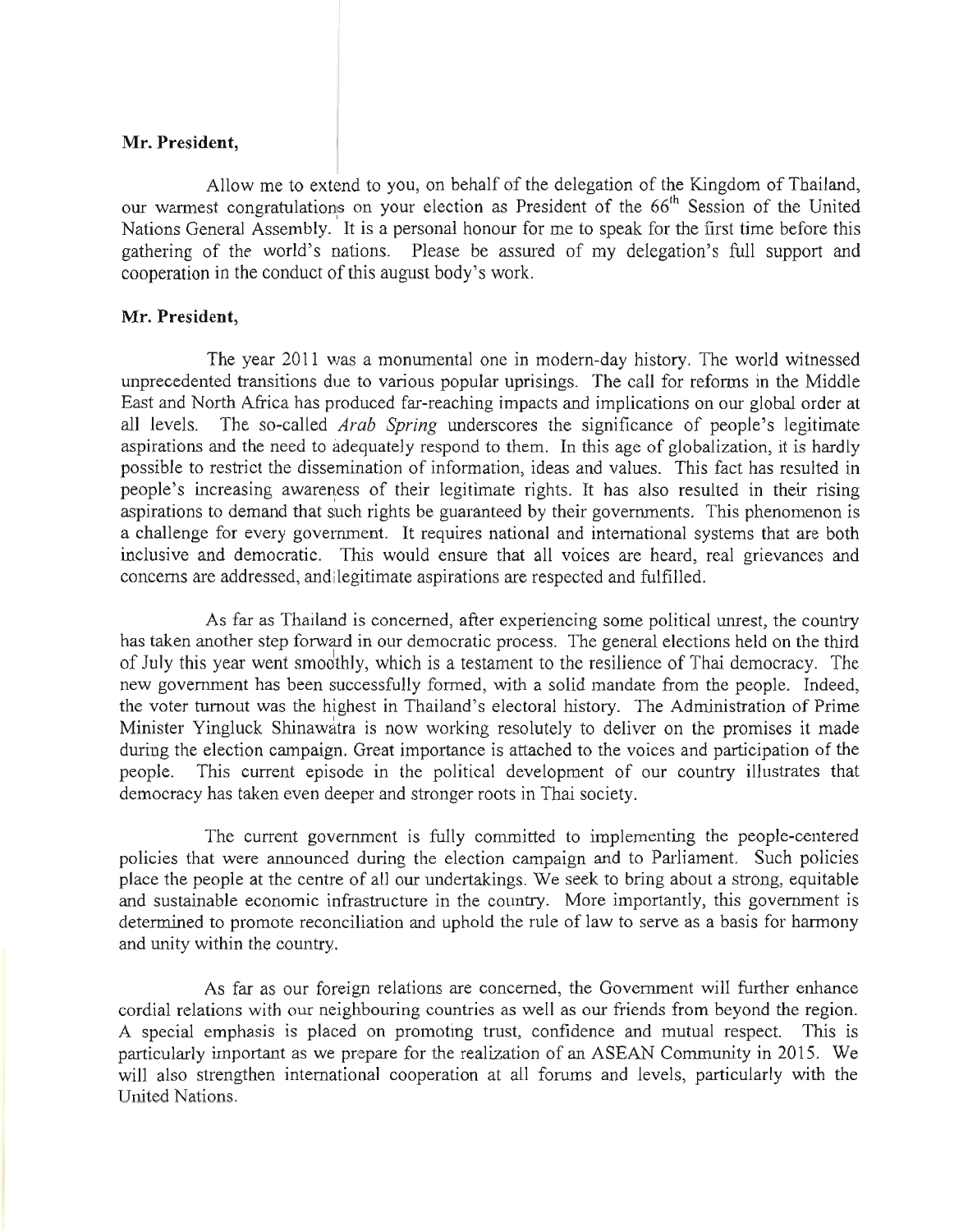Thailand seeks to play a responsible and constructive role in the current international order. We believe that such order must be more inclusive and responsive to all states and civil society. In response to changing times, a reform of global governance is essential. This is aimed at producing more balanced representation which better reflects and more effectively represents the legitimate concerns and aspirations of the peoples of the world. Towards this end, emphasis should be placed on strengthening the partnership between developed and developing countries, assisting developing countries to enhance their national capacities to effectively cope with global challenges. and improving working relations between states and the international civil society.

#### Mr. President,

Thailand is convinced that the three pillars of the United Nations -- peace and security, development, and human rights -- are all inter-connected and mutually reinforcing. They are issues that need to be addressed comprehensively in order to achieve the ultimate goal of "human security" for our peoples. They are also issues that Thailand will emphasize in our cooperation with the United Nations.

In terms of **peace and security**, Thailand believes that this year's theme for the General Assembly's Open Debate, as proposed by Your Excellency, is very timely. Mediation is a crucial tool to help resolve disputes peacefully. The recent birth of the Republic of South Sudan and its swift admission to the United Nations is a clear testament to the constructive role of mediation and the UN's continued engagement in conflict resolution. Thailand welcomes the Republic of South Sudan into the global community, and wishes to forge our bilateral relations and partnership for development with this new State.

Thailand is convinced that peaceful resolution of conflicts is the most desirable and  $cost\text{-effective approach} - \text{both}$  in terms of human lives and financial costs. For this reason, **political will** remains a key ingredient, without which such an approach cannot be successful. However, in many instances, the deployment of UN peacekeepers to stabilize conflict situations and observe peace is still necessary. Wishing to do our part, Thailand has continued to actively support the UN's comprehensive peace operations and peacekeeping missions worldwide in over 20 situations in the past. Presently, we have deployed an infantry battalion to participate in the African Union-United Nations Hybrid Operation in Darfur. or UNAMID. We have also sent our police and military officers to join UN peacekeeping missions in Timor-Leste and Haiti. At the same time, we are about to deploy military officers to a UN mission in Kashmir. In addition, since Autumn 2010, Thailand has dispatched two Counter-Piracy Task Groups to join the international efforts in patrolling and protecting ships from pirate attacks in the Gulf of Aden area. These are but a few examples of Thailand's efforts to play a meaningful role in the maintenance of international peace and security.

## Mr. President,

If international stability is one of our primary goals, Thailand firmly believes that a key foundation for durable peace is sustainable **development.** Sustainable development is an essential tool to help eradicate poverty and inequality, which are a root cause of, and a breeding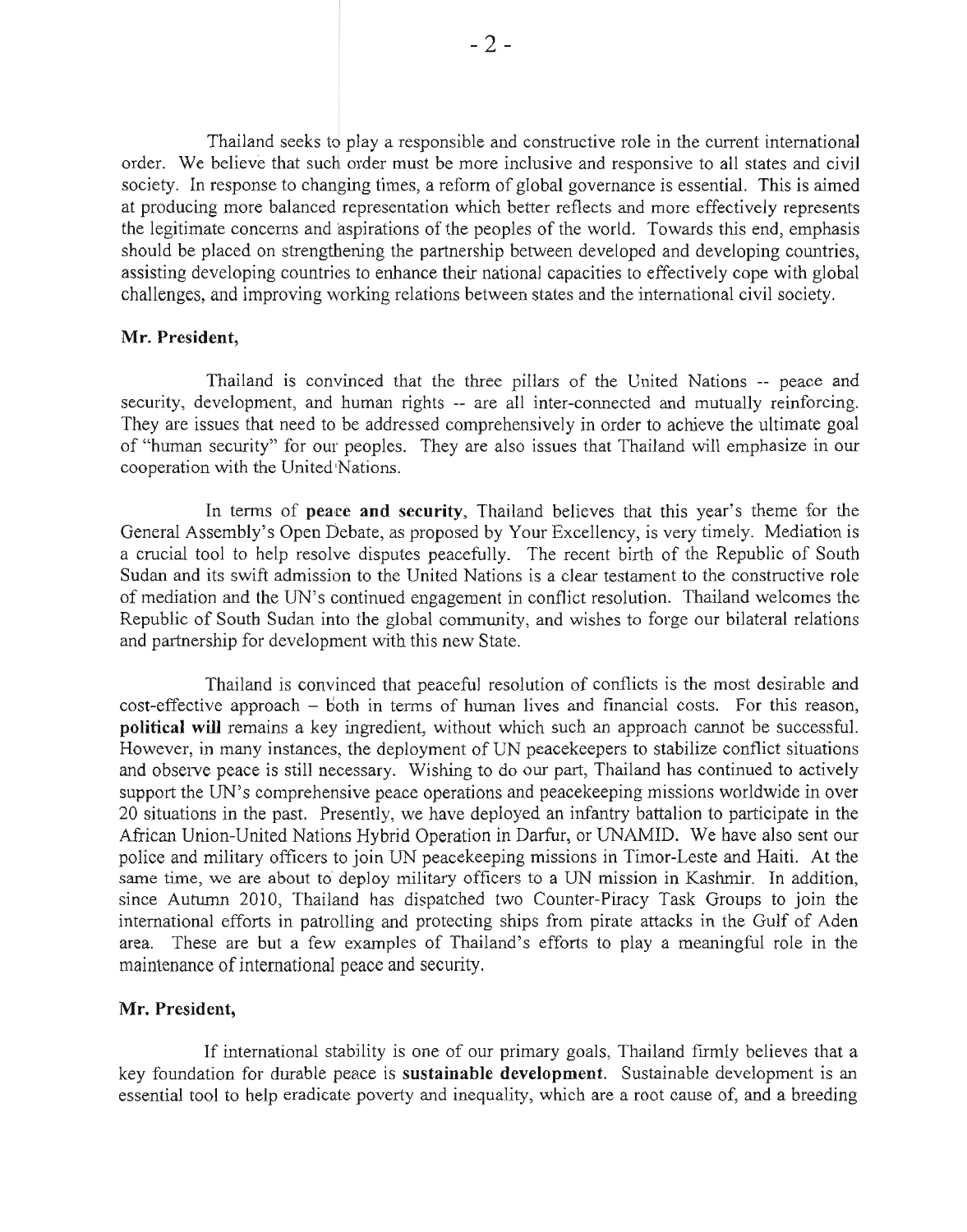ground for, insecurity. As the guiding principle for our social and economic policy, Thailand has long adopted a "people-centred approach" and adhered to the "Sufficiency Economy Philosophy" of His Majesty King Bhumibhol Adulyadej. Such philosophy focuses on living in moderation and striking a balance between economic growth and sustainable management of natural resources. Ever since the global financial and economic crisis of 1997, this philosophy of moderation has held us in good stead. It helped ensure that Thailand and the Thai people were able to cope much better with subsequent crises.

Our government is also working resolutely to ensure, among others, equal opportunities for all, free primary and secondary education, and universal health care coverage. Although we have realized most of the Millennium Development Goals (MDGs) ahead of schedule, we are resolutely pursuing the MDGs Plus. In the greater scheme of things, we are determined that no one should be left behind in Thai society.

Thailand also attaches great importance to, and is seriously preparing for, our active participation in the United Nations Conference on Sustainable Development or "Rio Plus Twenty" (Rio+20) to be held next year in Brazil. We are committed to joining international efforts to lay down a new and effective international institutional framework for sustainable development. This framework is aimed at moving forward the work of economic and social development and environmental conservation in a balanced and integrated manner.

In order for sustainable development to be realized, cooperation from all sectors of society and partnership with the international community are of the essence. Thailand has been active in promoting partnership berween the developed and developing countries, and stands ready to serve as a bridge between both groups through triangular cooperation. At the same time, we will continue to strengthen South-South cooperation with our fellow developing countries, including in the Non-Aligned Movement (NAM) and the Group of 77 and China.

Thailand has also assumed a more creative and proactive role in cooperation with the international community in various developmental areas. The United Nations Partnership Framework (UNPAF) between the UN and Thailand is a good example which could be shared with others. This is an arrangement that entails close collaboration between the UN and local agencies in order to design partnership programmes in accordance with the country's needs. Over the years, the relationship between the UN and Thailand has evolved from a traditional donor-recipient relationship to one between development partners. Under this arrangement, Thailand works together with the UN, not only in development work within our own country, but also in providing technical and financial assistance to other countries in accordance with their needs. As Thailand has recently become an upper-middle-income country, we are committed to further strengthening our partnership with the UN in this regard.

In addition, Thailand wishes to commend the UN for its continued efforts in advancing the quality of life of peoples worldwide and in the streamlining of its work. In particular, Thailand wishes to single out implementation of the UN's concept of "System-wide Coherence", as discussed in the report on "Delivering as One". Thailand views such implementation as crucial for strengthening overall UN operations in serving member countries' developmental needs in a more integrated and effective manner.

 $\bar{1}$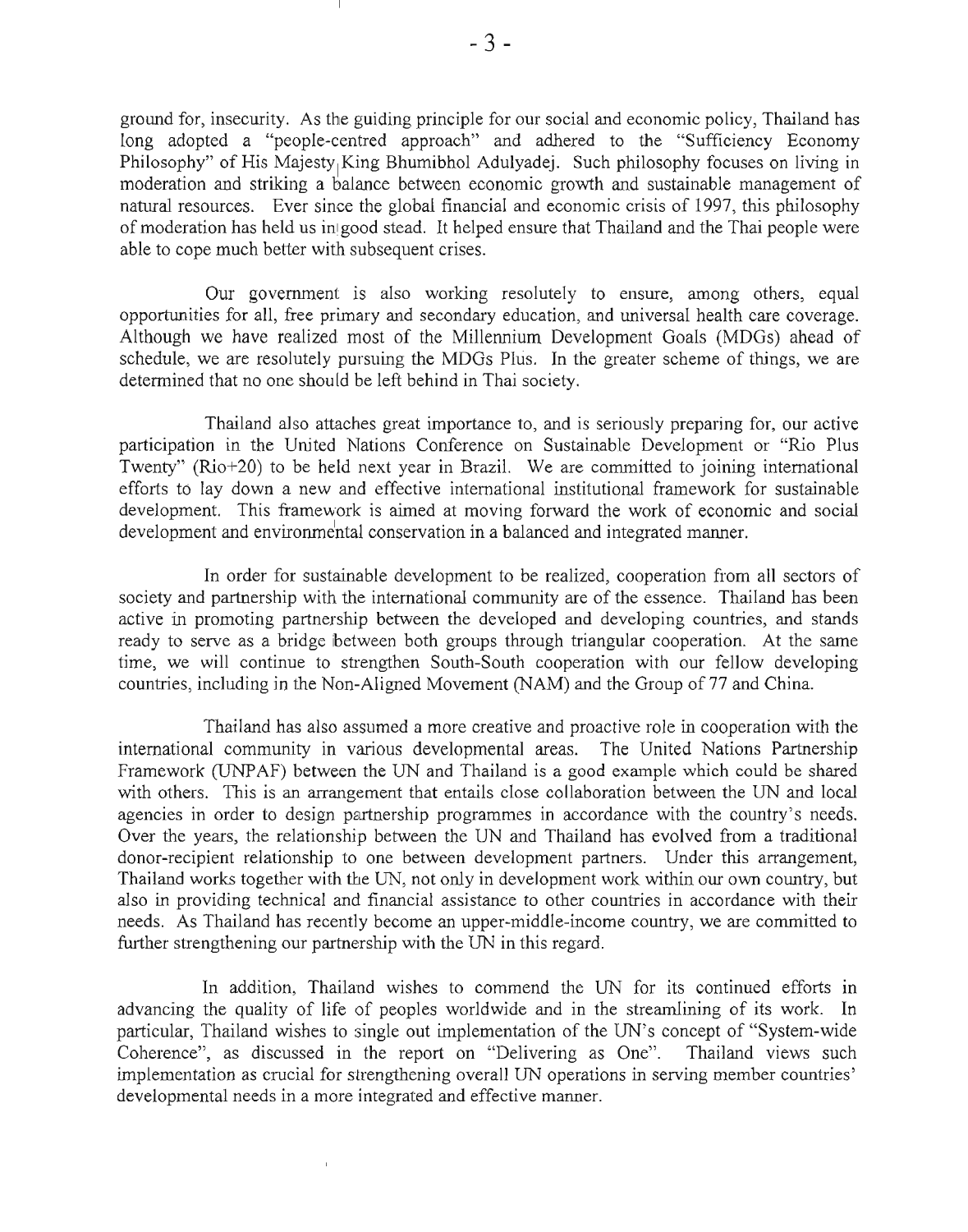#### **Mr. President,**

Both peace and security as well as development can never be sustainable if respect for **human rights** is lagging behind. Thailand firmly believes that human rights are a truly universal value. Respect for human rights must be a fundamental principle **in** every society, regardless of different political, economic and social systems. For Thailand, human rights issues are a core agenda of our domestic and foreign policy. In terms of the latter, Thailand has striven to playa constructive role at both the regional and international levels, especially through our membership of the Human Rights Council (HRC). During our presidency of the HRC, Thailand was proud to have led the crucial task of reviewing the Council's work and functioning in order to make the Council more relevant and credible. This was particularly essential in responding to urgent human rights situations in a more timely and effective manner.

A case in point is the previously-mentioned *Arab Spring* phenomenon, which has provided a crucial test for national governments and the international community. What the phenomenon has revealed is that human rights can only thrive in the context of democracy. Without democracy, fundamental human rights are at risk. However, respect for human rights and democracy cannot be imposed from the outside. They must be developed and nurtured from within, in accordance with the readiness and aspirations of the people. Each government must find its own solution and pursue its own pace in a manner that is appropriate for its specific contexts and conditions. Meanwhile, it is incumbent on the international community to provide support to, and promote constructive dialogue and engagement with, countries of concern, while respecting their sovereignty, territorial integrity and the will of the people.

Such support and dialogue should aim at strengthening the capacity of States to comply with their human rights obligations. Thailand, therefore, sees the importance of building common ground on the value of technical cooperation **in** enhancing human rights. We have been holding consultations on an initiative to enhance the efficiency of the Human Rights Council in providing technical cooperation to countries in need. Thailand hopes that such an initiative will receive broad-based support from countries across all regions in the Council. Meanwhile, Thailand is also undergoing its first Universal Periodic Review this October. We are ready to engage in the examination process in a constructive spirit with the ultimate aim of enhancing human rights protection at home, where it matters the most, as well as promoting human rights in general. With our genuine commitment to the promotion and protection of human rights, Thailand is determined to continue playing a constructive role in the Council. In this regard, we will proudly stand for election once again for the term 2015-2017.

As Thailand continues to enhance our participation as a member of the Human Rights Council, we are determined to further contribute to human rights work and to strengthen the rights of vulnerable groups, both at home and abroad. We attach special importance to these vulnerable groups, be they children, women, persons with disabilities or the elderly. One notable example is in the area of women's rights. In December last year, the General Assembly adopted the United Nations Rules for Treatment of Women Prisoners and Non-Custodial Measures for Women Offenders, or the "Bangkok Rules", which arose from the initiative of Her Royal Higlmess Princess Bajrakitiyabha. The Rules aim to enhance the human rights of female